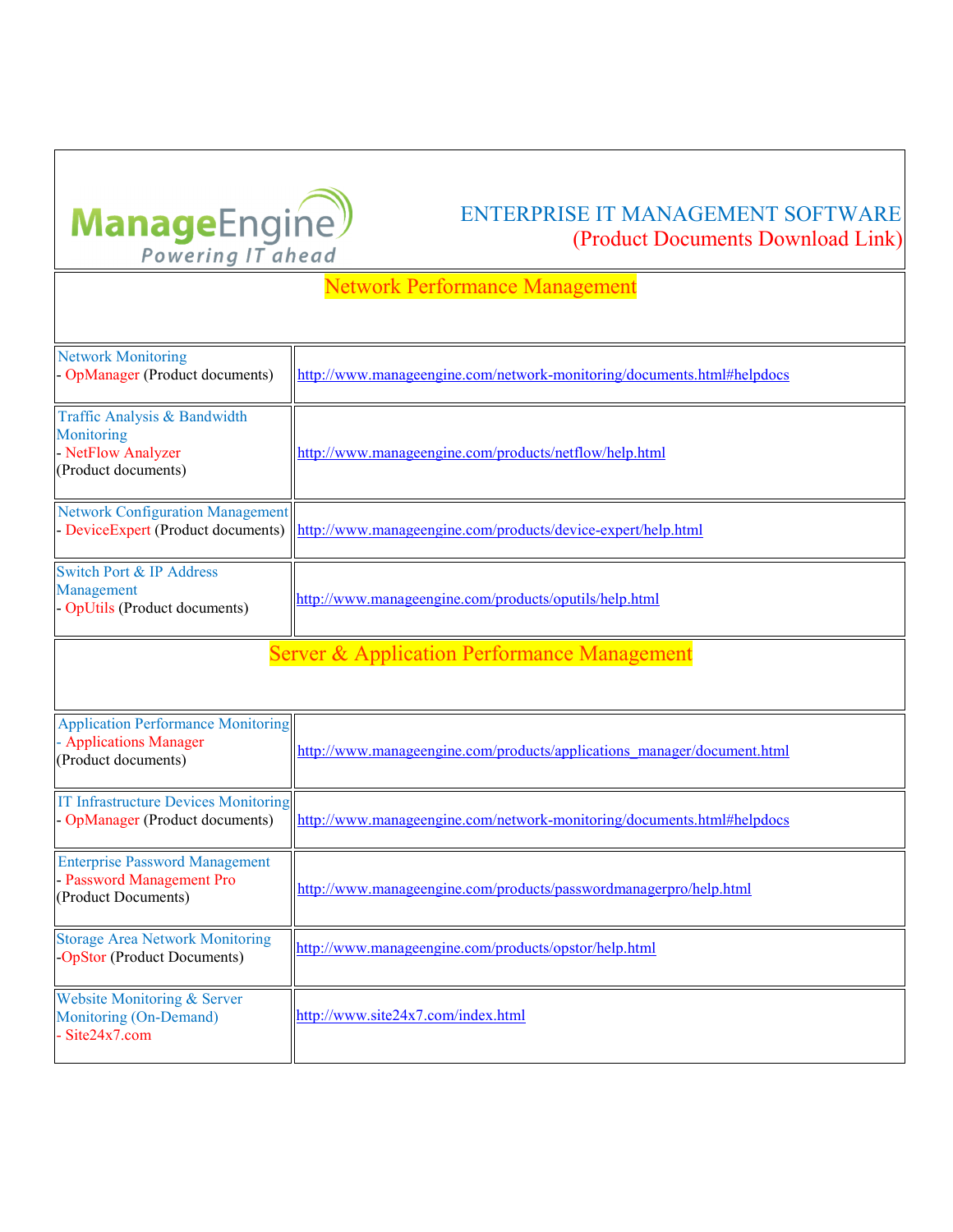## Active Directory Management

| <b>Active Directory Management</b><br>- ADManager Plus<br>(Product Documents)                | http://www.manageengine.com/products/ad-manager/document.html            |
|----------------------------------------------------------------------------------------------|--------------------------------------------------------------------------|
| Active Directory Auditing &<br>Reporting<br>- ADAudit Plus<br>(Product Documents)            | http://www.manageengine.com/products/active-directory-audit/index.html   |
| <b>Self Service Password Management</b><br>- ADSelfService Plus<br>(Product Documents)       | http://www.manageengine.com/products/self-service-password/document.html |
| <b>Exchange Reporting Tool</b><br>- Exchange Reporter Plus<br>(Product Documents)            | http://www.manageengine.com/products/exchange-reports/document.html      |
|                                                                                              | <b>Desktop Management</b>                                                |
| <b>Windows Desktop Management</b><br>- Desktop Central<br>(Product Documents)                | http://www.manageengine.com/products/desktop-central/help.html           |
| <b>Desktop Management (MSP)</b><br>- Desktop Central MSP<br>(Product Documents)              | http://www.manageengine.com/desktop-management-msp/help.html             |
| <b>OS</b> Deployment<br>- OS Deployer<br>(Product Documents)                                 | http://www.manageengine.com/products/os-deployer/help.html               |
|                                                                                              | <b>IT Help Desk</b>                                                      |
| <b>ITIL Help Desk &amp; Asset</b><br>Management<br>- ServiceDesk Plus<br>(Product Documents) | http://www.manageengine.com/products/service-desk/                       |
| <b>Asset LifeCycle Management</b><br>- AssetExplorer<br>(Product Documents)                  | http://www.manageengine.com/products/asset-explorer/documents.html       |
| <b>Customer Support Software</b><br>- SupportCentre Plus<br>(Product Documents)              | http://www.manageengine.com/products/support-center/documents.html       |